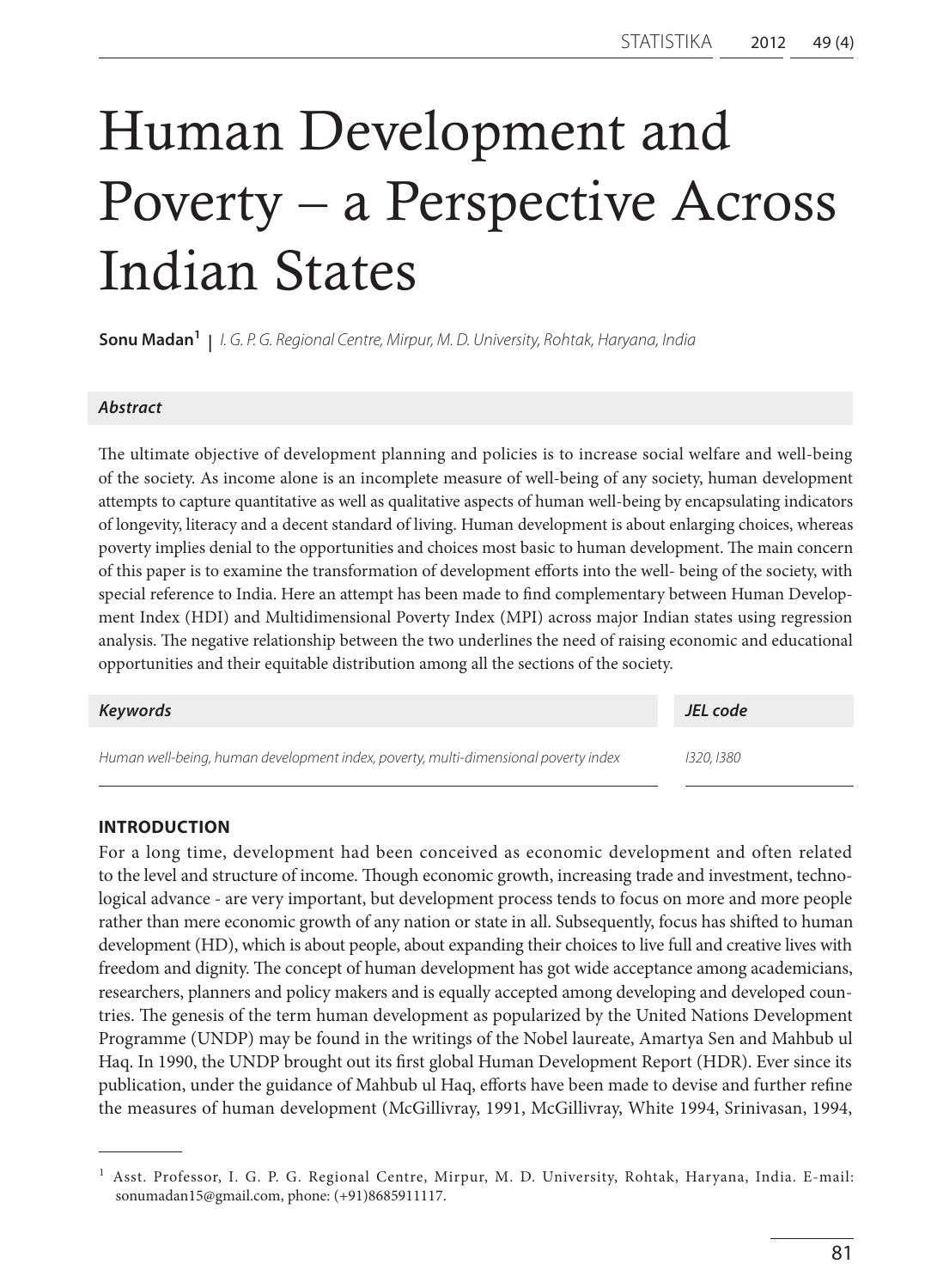Streeten, 2000, Neumayer, 2001, Noorbakhsh, 1998a, 1998b, 2002, Malhotra, 2006). The report ranks countries on the basis of composite index, popularly known as Human Development Index  $(HDI)^2$  for most of the countries in the world.

The process of human development can be seen as a 'process of expanding the capabilities of people' (Sen, 1984). Capabilities refer to the alternative combinations of functioning the person can achieve, and from which a person can chose a collection. The notion of freedom is embodied in the term 'capabilities' – the range of options a person has in deciding what kind of a life to lead (Muellbauer, Kanbur, Williams, 1987, Sen, 1992, 1993). Human development has also been defined as the process of 'enlarging the range of people's choices' (UNDP, 1990) as fundamental to expanding human choices is building human capabilities and increasing the range of accessible things. Acquisition of knowledge, the need to lead a long and healthy life and the need to have access to resources required for a decent standard of living have been identified as three essential choices for the attainment of human development. Additional choices valued by people include political, economic and social freedom to opportunities for being creative, productive and also to enjoy personal self-respect and guaranteed human rights. Therefore, the development must be more than just an expansion of income and wealth. Its focus must be people (UNDP, 1990). In this line, the introduction of ethical considerations has been the hallmark of human development approach. Pushing the frontiers of measurement has always been a keystone of this approach. The approach has enabled innovative thinking about progress by capturing the simple but powerful idea that the development is about much more than income. Seen in this perspective, main goal of development is- people free from poverty as high poverty level is synonymous with poor quality of life, deprivation, malnutrition, illiteracy, indicating low level of human development. Over the years the HDI has introduced new measures to evaluate progress in reducing poverty (<http://hdr.undp.org/ en/reports/global/hdr2010/summary/measures>).

As far as poverty is concerned, poors' are identified as those unable to get minimum required calorie per day to keep body and soul together. The proportion of population not able to attain the specified level of expenditure is segregated as poor (Bhagawati, 1988). Using such an approach, the Planning Commission, Government of India, has been establishing the head-count ratio (HCR) of the poor at state level, separately for rural and urban areas, for over three decades. The Planning Commission has defined poverty line as a minimum consumption expenditure requirement for an average per capita food energy norm of 2400 and 2100 calories per day for rural and urban areas, respectively (Minhas, Kansal, Jagdish, Joshi, 1986, Bagchi, Choudhury, 1989). The required per capita income, to get minimum food to meet the required calorie, is rupees (Rs.) 328 (\$ 8) and Rs.456 (\$11) per month in rural and urban areas, respectively, at 1999–2000 prices. That is, a family of five requires at least Rs. 1640 and Rs. 2280 income per month, respectively. The Planning Commission recently (March 20<sup>th</sup>, 2012) has revised the required per capita income to Rs. 22.42 (\$ .44) and Rs. 28.35 (\$.56) per day i.e. Rs. 672.6 (\$13.32) and Rs. 850.5 (\$16.84) per month in rural and urban areas, respectively, to meet minimum consumption expenditure. Those who have less income than this are considered the people living below poverty line (BPL). This is much less than the World Bank's internationally comparable measure of extreme poverty i.e. \$ 1.25 / day. The wide difference between national and international measures of income poverty is due to the objective criteria, generally evolved by national policy makers and planners, to measure poverty at a given point of time. Such criteria's differ in context with socio-economic conditions, expenditure required to meet minimum consumption needs, availability of resources and the set objectives to be achieved at a given point of time.

<sup>2</sup> The Human Development Index (HDI) measures the average achievements of a country in basic human capabilities. The HDI indicates whether the people lead a long and healthy life, are educated and knowledgeable and enjoy a decent standard of living. The HDI examines the average condition of all people in a country.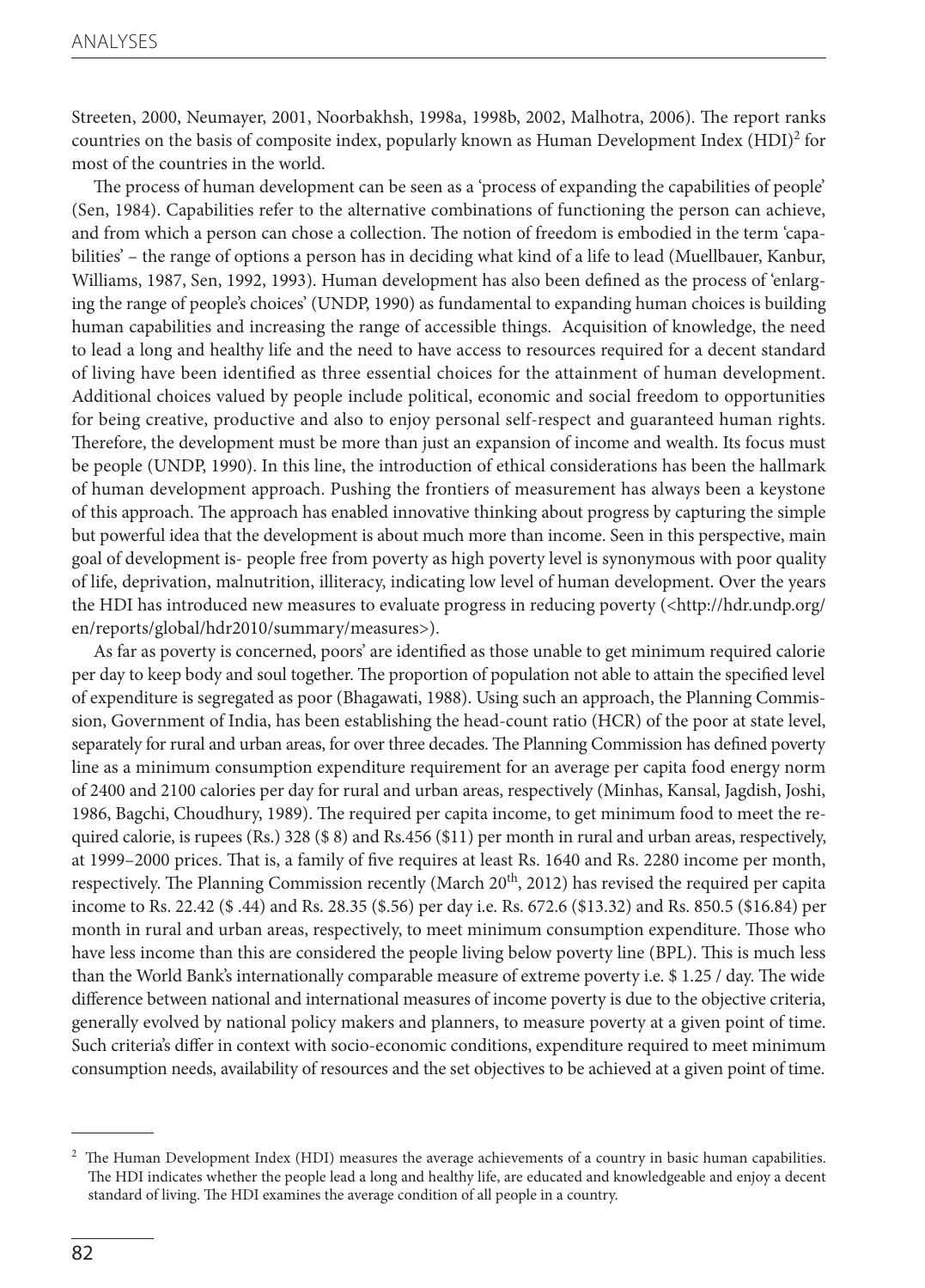This is the traditional way to capture poverty, which requires two components-distributions of household expenditure and poverty line, and is often linked to the amount of money that households need to fulfil their nutritional requirements. Despite the strong articulation of a multi-dimensional view of human poverty, it is not able to capture the multiple dimensions of poverty.

Poverty prevails everywhere and poverty alleviation has been the main concern of human development. Though human development is much more than mere poverty eradication, still poverty and human development remains two sides of the same coin; one presupposes and challenges the other. Moreover, it is not only poverty, but also the proportion of the poors' and intensity of poverty, which determine success of development programmes. A significant negative relationship between human development and poverty underlines a successful development strategy. Moreover, human development may not have equal effect on all the dimensions of poverty. Hereby, it may help to split out which of dimensions of poverty are significantly affected by the human development and which one has remained untouched. This may further help to revise the methodology to construct HDI.

# **Objectives of the Study**

- To analyse differences in poverty levels across major Indian states.
- l To examine the inter-state variation in multiple dimensions of poverty and human development in India.
- $\bullet$  To explore the relationship between human development and various dimensions of poverty adopted by global MPI.

#### **Research Hypothesis**

- H0: Human development and multi-dimensional poverty are independent i.e. Human development is not correlated with any of the parameters of multi-dimensional poverty.
- H1: Human development and multi-dimensional poverty are negatively correlated i.e. low level of human development reflects high level of deprivation indicated by the multi-dimensional poverty parameters of health, education and standard of living.

# **1 REVIEW OF LITERATURE**

The real aim of development is not the development of a section, but of whole gamut wherein maximum people are out of vicious trap of poor quality of life, deprivation, malnutrition, illiteracy and low level of human development (HD). Thus, the main goal of development is to free people from poverty as high poverty levels are synonymous with poor quality of life, deprivation, malnutrition, illiteracy indicating low level of human development. Poverty alleviation programmes can not work unless understanding who the poors' are (Mehta, Venkataraman, 2000)? There is, however, consensus at a global level that without eradication of poverty from society human development, in whatever way one defines, remains pretence. This however requires equal distribution of growth benefits among all sections of the society. To this end, the Government of India has been concerned about rising inequalities and uneven distribution of the benefits of growth (Suryanarayana, Agrawal, Prabhu, 2011).

For the successful poverty alleviation programmes, in accordance with development, it is very important to define poverty appropriately. The poverty line, as defined by Planning Commission, considers only minimum nutritional requirements to survive and work, but does not consider other necessities such as fuel, housing, clothing, health services that are also required to survive and work. Moreover, not only the conventional poverty line, but also intensity and dimensions of poverty are a matter of concern. There is a sizeable stratum of the households – casual farm and non-farm labourers, artisans, small and marginal farmers, petty traders, hawkers etc. struggling very hard to live above poverty line. In adverse situations such as illness in family, accident, death or natural calamity like heavy rain, flood, cyclone etc. and / or non-availability of work, their income sink to the level below the poverty line (Anirudh, 2003).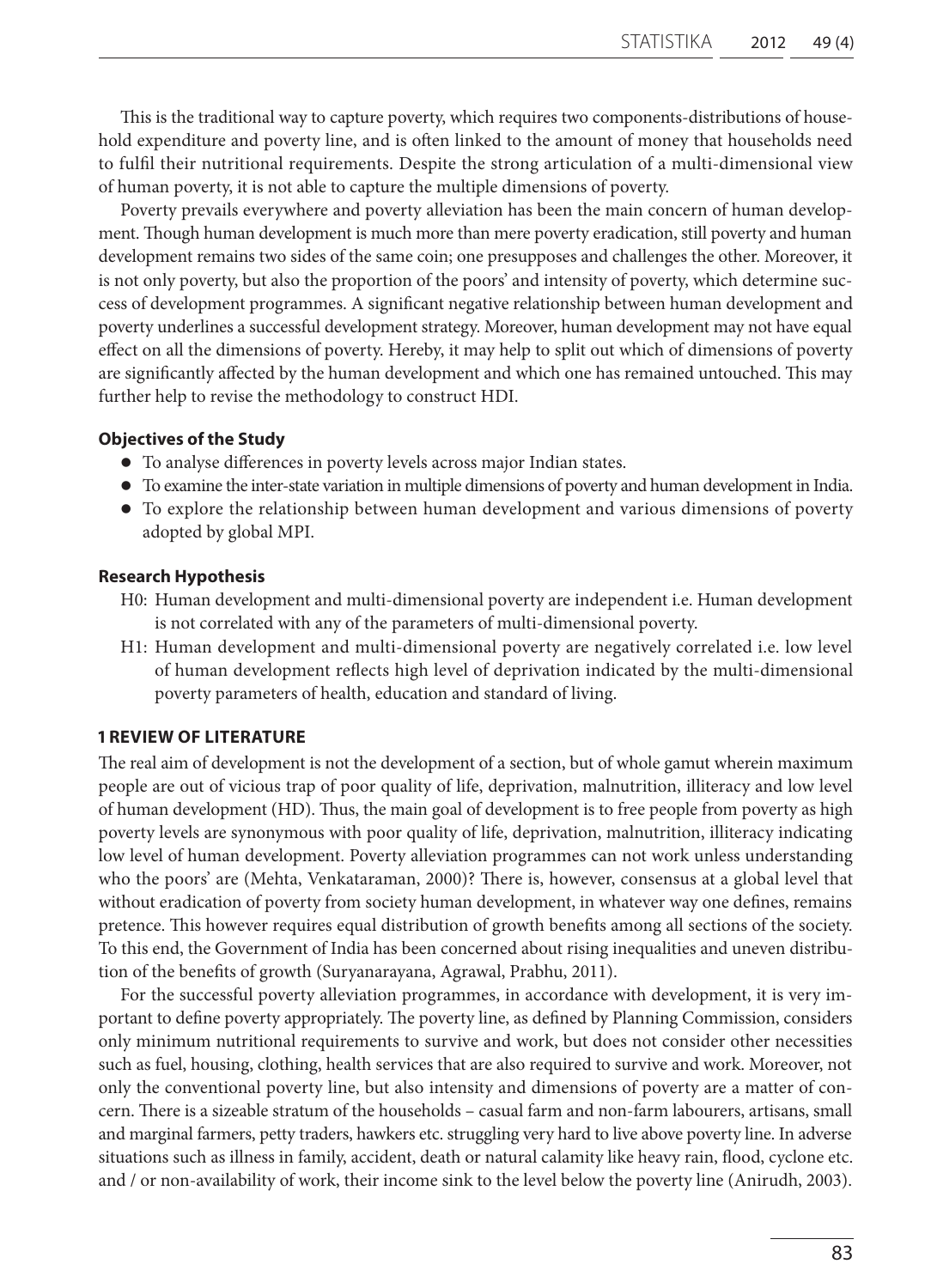Broadly, poverty status must include certain other dimensions like approachability towards educational, health, housing and sanitation facilities to incorporate a decent standard of living. As the basic purpose of human development is to go beyond mere income resources, the poverty measurement should go far beyond mere inadequate income to encapsulate poor health, inadequate nutrition, low education and skills, bad housing and sanitation conditions, inadequate livelihoods, social exclusion and lack of participation (UNDP, 2010). For this reason, since 1997, Human Development Reports (HDRs) have been measuring poverty in ways different than traditional income based measures. The Human Poverty Index (HPI) was the first such measure which used country averages to reflect aggregate deprivations in health, education and standard of living, was replaced by the Multidimensional Poverty Index (MPI) in 2010 as the former could not identify specific individuals, households or larger groups of people as jointly deprived. The MPI addresses this shortcoming by capturing how many people experience overlapping deprivations and how many deprivations they face on average. The MPI can be broken down by indicator to show how the composition of multidimensional poverty changes for different regions, ethnic groups and so on – with useful implications for policy (Alkire and Santos, 2010a, p.48).

Kakwani and Pernia (2000) defined pro-poor growth as one that enables the poor to actively participate in economic activities and benefit from it significantly. If economic growth, which is an essential component of human development, brings in a sharp increase in inequality, it is possible that the incidence of poverty rises over time because the beneficial effects of growth get offset by the adverse effects of rising inequality, which means that the inequality effect may dominate over the growth effect. Bhagwati (1988) had described this phenomenon as 'immiserizing' growth. Hence, it is important to assess the impact and significance of human development and inequality separately on poverty, which has been attempted in a large number of studies in the past in terms of decomposition exercise (Kakwani, 2000, Jain, Tendulkar, 1990, Sundaram, Tendulkar, 2003).

So far as the relationship between development and poverty is concerned, the study of Kakwani et.al. (2000) brought out the fact that the development process do not benefit the poors' directly, rather the fruits of development received by them remains proportionately less than that of the rich section of the society. Sachs, Bajpai and Ramiah (2002) also observed that the human development across Indian states in the nineties have shown a tendency of divergence rather than convergence, implying that states with a higher per capita income have grown faster than the states with less per capita income. Therefore, it is not only the overall growth but also the composition of growth which is important for poverty reduction.

# **2 METHODOLOGY**

The Planning Commission is a nodal agency for estimating the number and proportion of people living below the poverty lines at national and state level. Hereby, poverty estimations provided by Planning Commission and reports of Working Groups of eminent economists, set up by the Planning Commission, Government of India, have been used to examine the level of poverty in India. Besides, National Sample Survey (NSS) of 61st Round (July 2004 to June 2005) has also been reviewed to access data on consumer expenditure. In order to know various dimensions of poverty, inter-state Multidimensional Poverty Index (MPI) 2010, provided by Oxford Poverty & Human Development Initiative (OPHI), Oxford Department of International Development, Queen Elizabeth House (QEH), University of Oxford, has been used. Besides, UNDP Human Development Index (HDI) 2010 of India and 18 major states have been used to explore the complementary between HDI and MPI. Inter-state HDI is regressed on MPI to obtain the significance of relationship between the two. At the same time HDI is regressed, using step-wise regression method, on various dimensions of MPI i.e. standard of living, education and health dimension of poverty, to explore the significant dimensions affected by HDI.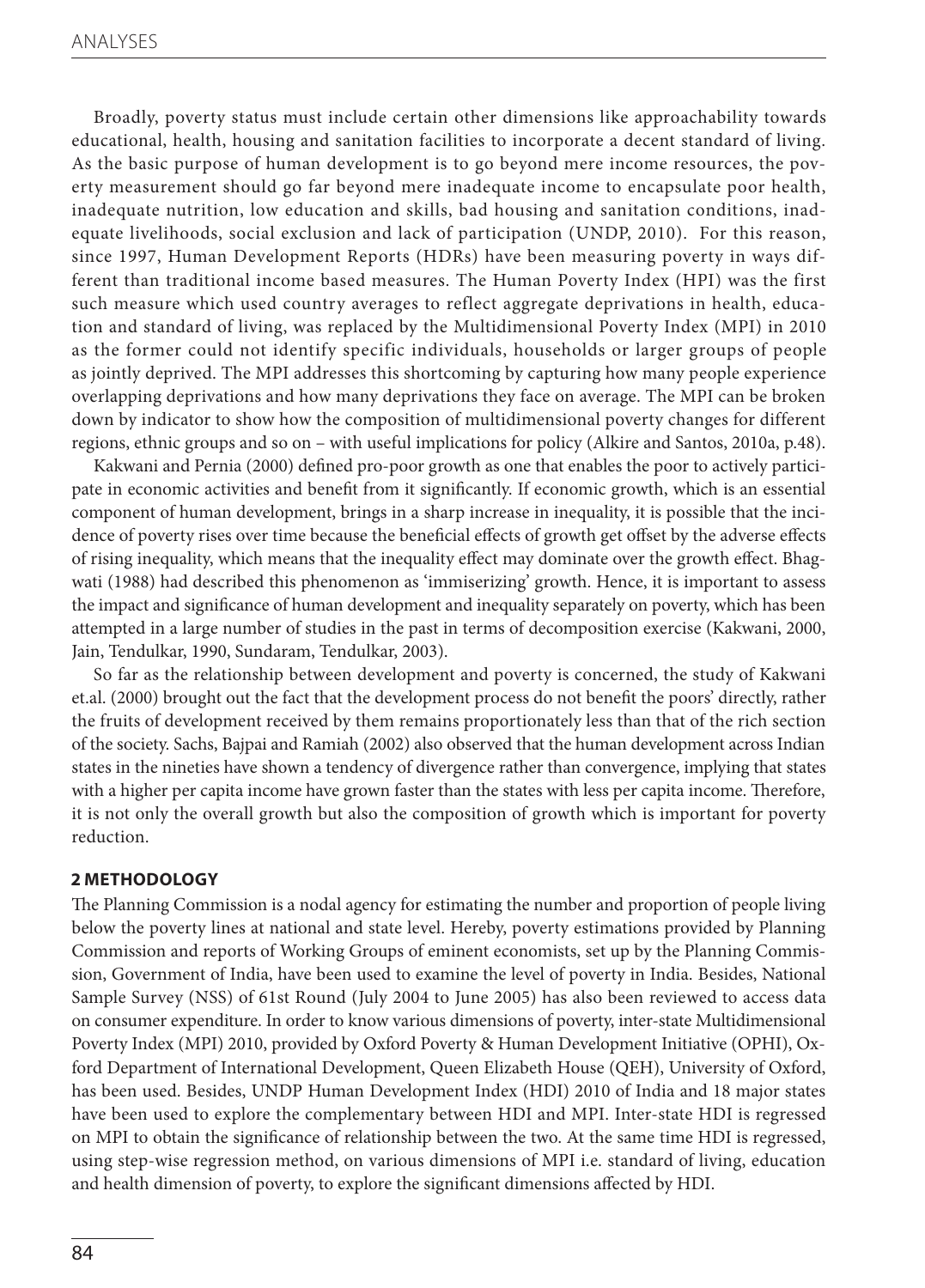# **3 RESULTS AND DISCUSSION**

# **3.1 Poverty Estimates in India**

India has been overwhelmingly concerned with income poverty since early in the 1960s when a Working Group of eminent economists was set up by the Planning Commission, Government of India, to assess the extent of poverty in the country. This Group used a nationally desirable minimum level of consumption expenditure to define India's poverty line and based it on a standard balanced diet prescribed by the Nutrition Advisory. The estimation of conventional income poverty was revamped based on the recommendations of the 'Report of the Task Force on Projection of Minimum Needs and Effective Consumption Demand' 1979 and later modified on the basis of the recommendations of the 'Report of the Expert Group on Estimation of Proportion and Number of Poor' 1993. Subsequent studies on poverty in India continued to use either income or consumption as a basis for defining and measuring poverty (Minhas, 1970, Bardhan, 1970, Ahluwalia, 1978).

Currently, key features of poverty estimates in India are the following:

- l The poverty measure is a head-count ratio (HCR) based on expenditure poverty line.
- l Poverty line is based on the absolute measure of poverty, not on relative measure.
- The starting point for estimating the poverty line is a normative nutritional requirement per person a day at some base point i.e. 2 400 calories per person a day in rural areas and 2 100 calories per person a day in urban areas.
- l Nutritional requirements are translated into monetary terms to arrive at a certain level of household / per capita expenditure to obtain the desired calories serves as the poverty line.
- l The poverty line over the time period is adjusted keeping in consideration the price variation and selecting an appropriate price deflator.

On the basis of National Sample Survey (NSS) data on consumer expenditure of 61<sup>st</sup> Round (July 2004 to June 2005), the poverty ratio at the national level is estimated as 28.3 per cent in the rural areas, 25.7 per cent in the urban areas and 27.5 per cent for the country as a whole in 2004–05 using the Uniform Recall Period (URP).<sup>3</sup> The poverty estimates in 2004–05 i.e. 27.5 per cent is comparable with the poverty estimates of 1993–94, which was 36 per cent (Planning Commission, Annual Report, 2010– 11). The Planning Commission used to upgrade the per capita expenditure periodically, required to meet the above stated consumption requirements, adopting specific consumer price indices. In this line, two committees are constituted one under the chairmanship of Prof. Suresh D. Tendulkar to conduct BPL census in rural areas and the other under the chairmanship of Prof. S. R. Hasim for the identification of BPL families in urban areas (Kapila, 2011). Hereby, as per Expert Group Report, submitted in December 2009, all India rural poverty head-count ratio for 2004–05 was estimated at 41.8 per cent, 25.7 per cent in urban and 37.2 per cent in rural areas. The report estimated Rs. 446.68 and Rs. 578.8 as poverty line in rural and urban areas respectively (Table 1).

Further, as per Tendulkar Committee recommendations, the state wise urban poverty lines of 2004–05 are updated for 2009-10 based on price rise during this period using Fisher Price Indices.<sup>4</sup> The state wise rural-urban price differential in 2009–10 has been applied on state specific urban poverty lines to get state specific rural poverty lines. As per the revised figures, the all-India HCR has declined by 7.4 per-

<sup>&</sup>lt;sup>3</sup> Uniform Recall Period (URP): Under URP based poverty estimation methodology, consumer expenditure data for all the items are collected from 30-day recall period.

<sup>4</sup> Fisher Price Indexes- for states relative to All-India rural prices, for states relative to All-India urban prices and within state, rural relative to urban prices, are calculated for 15 commodity groups (as in the NSS Consumption Expenditure Survey): cereals, pulses, milk, oil, egg-fish-meat, vegetables, fresh-fruit, dry-fruit, sugar, salt-spices, other-food, intoxicants, fuel-light, clothing, footwear. At this stage all population figures used for states and sectors are census populations as given by Planning Commission (Planning Commission, 2009, p. 20).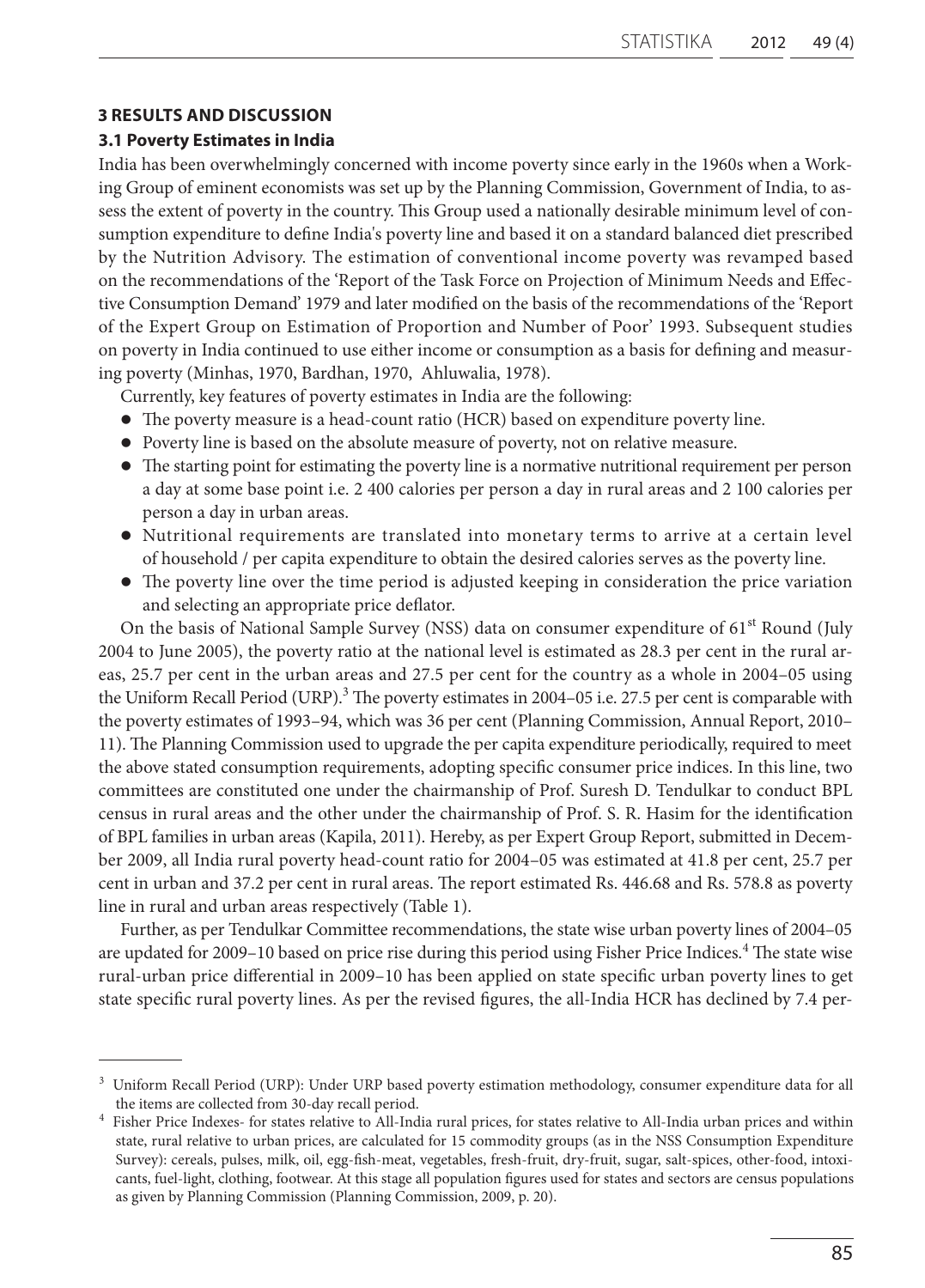| <b>Table 1</b> Poverty Estimates in India                   |       |         |              |        |         |        |       |         |              |
|-------------------------------------------------------------|-------|---------|--------------|--------|---------|--------|-------|---------|--------------|
| <b>Poverty Estimates /</b>                                  |       | 1993-94 |              |        | 1993-94 |        |       | 2009-10 |              |
| Year                                                        | Rural | Urban   | <b>Total</b> | Rural  | Urban   | Total  | Rural | Urban   | <b>Total</b> |
| Planning Commission*                                        |       |         |              | 28.3   | 25.7    | 27.5   |       |         |              |
| (URP based Estimates)                                       | 37.3  | 32.4    | 36.0         | (21.8) | (21.7)  | (21.8) |       |         |              |
| Expert Group Report**<br>(MRP based estimates) <sup>5</sup> | 50.1  | 31.8    | 45.3         | 41.8   | 25.7    | 37.2   | 33.8  | 20.9    | 29.8         |

**Note:** Figures in Parenthesis Shows Mixed Recall Period (MRP) Based Poverty Estimates.

**Source:** \*Planning Commission (2011, pp.11–12), \*\*Planning Commission (2009, p. 17), \*\*Planning Commission (2012, p. 6)

centage points (from 37.2 per cent in 2004–05 to 29.8 per cent in 2009–10), with rural poverty declining by 8.0 percentage points (from 41.8 per cent to 33.8 per cent) and urban poverty declining by 4.8 per cent points (from 25.7 per cent to 20.9 per cent).

The figures on poverty, showing a decline in it, may be misleading until and unless the poors (people living below poverty live) from all social strata have not been equally benefited by the downward trend. Among poors, the worse sufferers may continue to be from the socially disadvantaged groups e.g. scheduled castes, scheduled tribes, women and their process of coming out of the poverty line might be slower than other groups. Here, it is worth to correlate poverty and overall human development of people. Moreover, these poverty estimates provides, per-capita income/consumption expenditure based, head-count ratio and do not provide any information on various dimensions of poverty.

#### **3.2 Human Development in India**

The Human Development Index, 2010 of India and major states, is shown in Table 2. India has a HDI value of 0.504 (Suryanarayana, Agrawal and Prabhu, 2011, p.8). The highest HDI is recorded for Kerala (0.625) followed by Punjab (0.569) and the lowest for Orissa (0.442), preceded by Bihar (0.447) and Chhattisgarh (0.449). The overall HDI score across Indian states shows a variation of 0.183 ranging between 0.442 (Orissa) and 0.625 (Kerala). Among dimensions of HDI, education and health dimensions have shown a greater degree of variation than that of income dimension (Table 2).

In terms of education dimension of HDI, 11 states have not been able to attain an average score (0.400) and needs special concern towards raising educational facilities by their respective states. In this concern, Kerala again ranks first (0.534) and Rajasthan stands at the last (0.333) showing a variation of 0.201 points. Inter-state variation in health dimension of HDI is maximum i.e. 0.201 points, with Kerala (0.854) at the top position and Madhya Pradesh and Chhattisgarh (0.601) at the last among major states. Income dimension of HDI reveals that 9 out of the 18 major states have better income index than the nation as a whole (0.465). Kerala comes up with first rank (0.535) and Bihar (0.398) proceeded by Orissa (0.400) stands at the last. Inter-state variation in income index is observed to be minimum i.e. 0.137. The point to be noticed is that the position of India in health dimension of HDI is better than that of income and education dimension because of favourable environmental conditions.

<sup>5</sup> Mixed Recall Period (MRP): In MRP based poverty estimates, consumer expenditure data for five non-food items, namely clothing, footwear, durable goods, education and institutional medical expenses, are collected for a 365-day recall period and the consumption data for the remaining items are collected for a 30-day recall period.

<sup>6</sup> HDI: The HDI is geometric mean of the Dimension Indices of income, education and health (using the goalposts discussed in HDR 2010 discussed in Suryanarayana, Agrawal, Prabhu, 2011, pp. 26–27).

 $HDI = \sqrt[3]{income index \times education index \times health index}$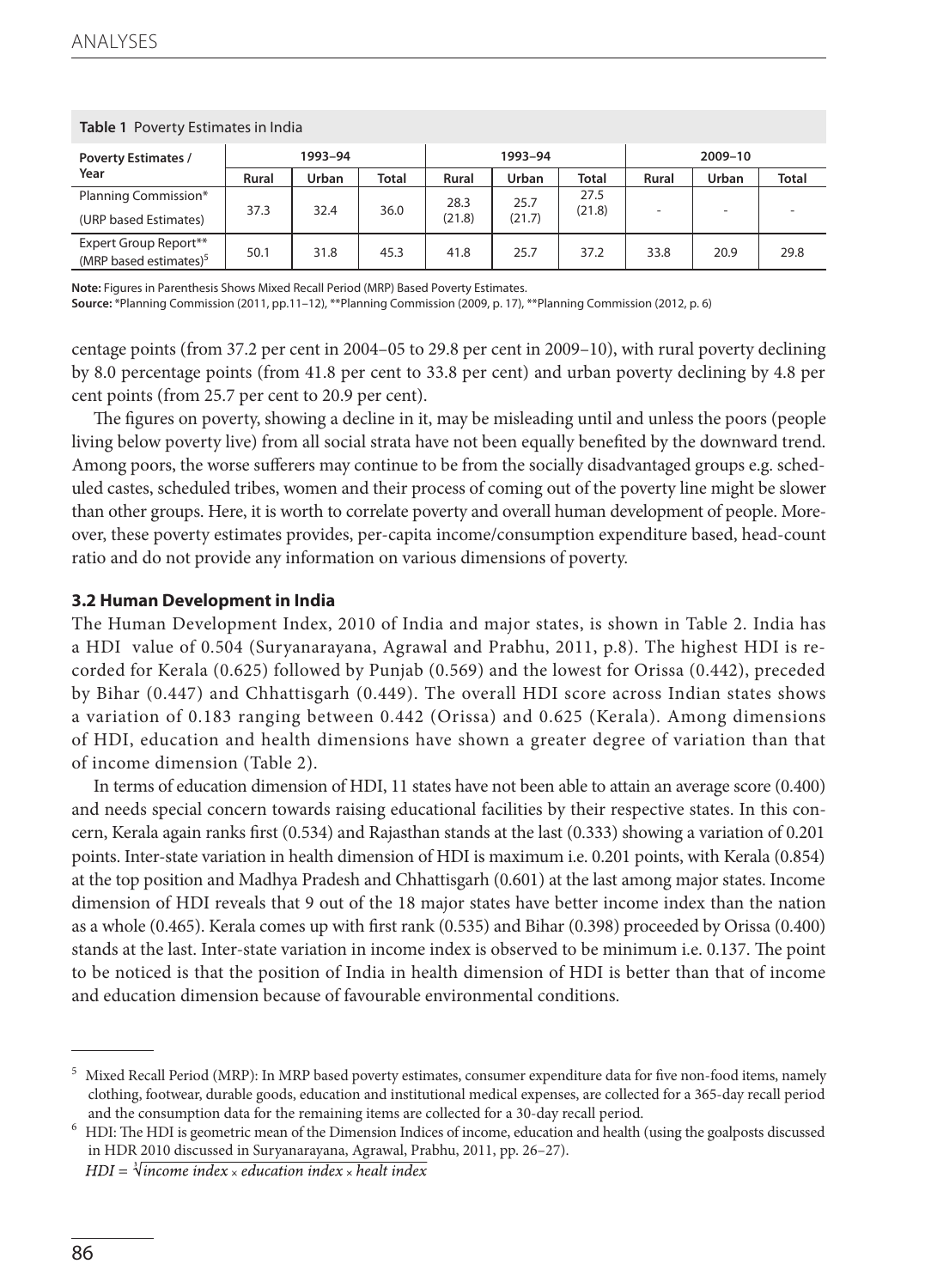Globally, India ranks 119 out of 169 countries with a global HDI value of 0.504 and falls in the category of countries with Medium HD.<sup>7</sup> It falls short of the world average, which is 0.624 (UNDP, 2010, p. 155). The Indian states fall either in the category of Medium HD or Low HD as per the HDR 2010 classification. Kerala, with a global HDI of 0.625, is in the 'Medium HD' category. Other major states in this group are Punjab, Himachal Pradesh, Haryana, Maharashtra, Tamil Nadu, Karnataka, Gujarat and West Bengal. Other nine states, namely Andhra Pradesh, Assam, Uttar Pradesh, Rajasthan, Jharkhand, Madhya Pradesh, Chhattisgarh, Bihar and Orissa fall in the 'Low HD' category.

| India / States          |              | <b>Dimensions of HDI</b> |                     | <b>HDI</b> | Rank         |
|-------------------------|--------------|--------------------------|---------------------|------------|--------------|
|                         | Income Index | <b>Education Index</b>   | <b>Health Index</b> |            |              |
| Kerala                  | 0.535        | 0.534                    | 0.854               | 0.625      | $\mathbf{1}$ |
| Punjab                  | 0.523        | 0.452                    | 0.782               | 0.569      | 2            |
| <b>Himachal Pradesh</b> | 0.499        | 0.468                    | 0.744               | 0.558      | 3            |
| Maharashtra             | 0.489        | 0.453                    | 0.747               | 0.549      | 4            |
| Haryana                 | 0.513        | 0.432                    | 0.731               | 0.545      | 5            |
| <b>Tamil Nadu</b>       | 0.486        | 0.454                    | 0.731               | 0.544      | 6            |
| Gujarat                 | 0.484        | 0.403                    | 0.698               | 0.514      | 7            |
| <b>West Bengal</b>      | 0.468        | 0.397                    | 0.710               | 0.509      | 8            |
| Karnataka               | 0.461        | 0.396                    | 0.717               | 0.508      | 9            |
| Andhra Pradesh          | 0.467        | 0.347                    | 0.703               | 0.485      | 10           |
| Assam                   | 0.442        | 0.392                    | 0.616               | 0.474      | 11           |
| Rajasthan               | 0.462        | 0.333                    | 0.665               | 0.468      | 12           |
| Uttar Pradesh           | 0.444        | 0.365                    | 0.633               | 0.468      | 12           |
| Jharkhand               | 0.421        | 0.361                    | 0.658               | 0.464      | 14           |
| Madhya Pradesh          | 0.431        | 0.355                    | 0.601               | 0.451      | 15           |
| Chhattisgarh            | 0.420        | 0.358                    | 0.601               | 0.449      | 16           |
| <b>Bihar</b>            | 0.398        | 0.340                    | 0.658               | 0.447      | 17           |
| Orissa                  | 0.400        | 0.345                    | 0.627               | 0.442      | 18           |
| India                   | 0.465        | 0.400                    | 0.688               | 0.504      |              |

**Table 2** Human Development Index, 2010: India and States

**Source:** Suryanarayana, Agrawal, Prabhu (2011, pp. 17–18)

Human development presupposes smaller proportion of the 'poors' among its achievements. Hereby, the states with better HDI (categorised as Medium HD) should have lower percentage of people living below poverty line than the states with Low HD. Thus, human development needs to be analysed in terms of multidimensional poverty indicators. While the HDI measures the achievement in the average progress, the MPI measures deprivation in human development as a focus on deprivation is fundamental to human development.

#### **3.3 Multidimensional Poverty Index – A New Perspective to Measure Poverty**

The Human Development Report, 2010 presented Multidimensional Poverty Index (MPI), covering 104 developing countries. The MPI presented in the 2011 adds five additional countries (Alkire and Santos, 2011, p. 4) using the same dimensions, indicators, cut-offs, and weights in as in 2010 and updated MPI values for all countries as per newly released data. The MPI is an international measure of acute poverty which identifies deprivations across health, education and standard of living that people face at the same

 $^7$  Countries with HDI value in the range 0.788–0.938 are categorised as countries with Very High HD; Countries with HDI value in the range 0.677–0.784 are categorised as countries with High HD; Countries with HDI value in the range 0.488– 0.669 are categorised as countries with Medium HD; Countries with HDI value in the range 0.140–0.470 are categorised as countries with Low HD (Suryanarayana, Agrawal, Prabhu, 2011, pp. 22–23).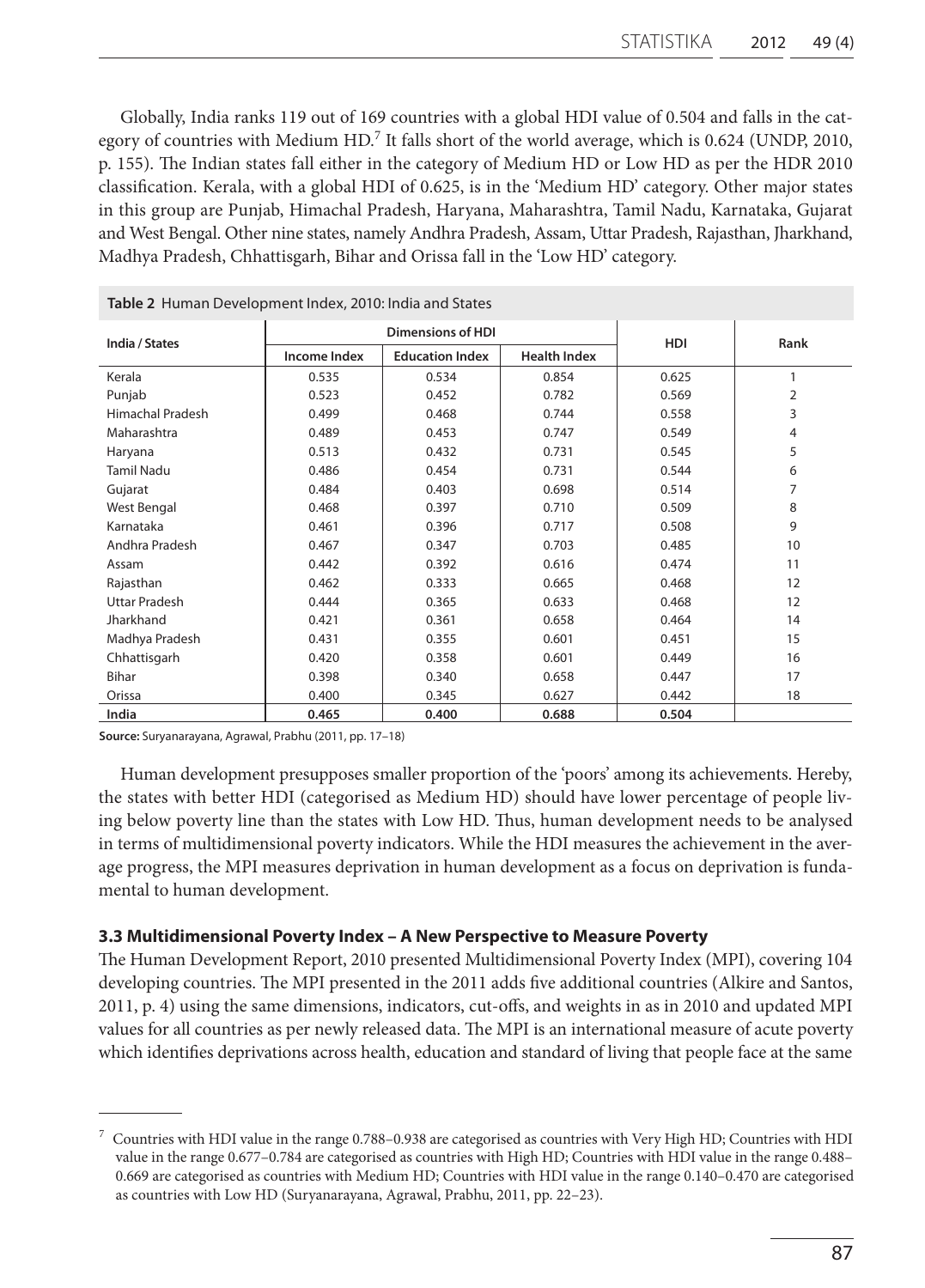time at the household level, and shows the number of multi-dimensionally poor people. (<http://www. ophi.org.uk/multidimensional-poverty-index/mpi-faqs>).

The MPI combines two sets of data to measure poverty (Alkire and Santos, 2011): *First one* is the *prevalence* of poverty, or the proportion of people (within a given population) who experience multiple deprivations, also known as *multidimensional head-count ratio* (*H*):

$$
H = q / n, \tag{1}
$$

here *q* is the number of people who are multi-dimensionally poor and *n* is the total population. *The second* component is the *intensity* of their deprivation – the average proportion of (weighted) deprivations they experience:

$$
A = \sum_{i=1}^{n} Ci\left(k\right)/q\,,\tag{2}
$$

where  $Ci(k)$  is the censored deprivation score of individual i and *q* is the number of people who are multi-dimensionally poor. The MPI is the product of both:  $MPI = H \times A$ .

The Multidimensional Poverty Index (MPI), presented by Human Development Report 2011, covering 109 countries, complements income based poverty measures. It has three dimensions mirroring the HDI – health, $^8$  education $^9$  and standard of living $^{10}$  (Alkire, Santos, 2011, p. 5) – which are reflected in 10 indicators of multi-dimensional poverty and intensity of deprivations at the household level, each with equal weights within its dimension. It has been estimated to reflect the deprivational perspective of development. Deprivation in health is captured essentially through the nutritional level and child mortality. Deprivation in educational attainments is captured through years of schooling and children enrolled. Similarly, to capture a decent standard of living, six indicators namely cooking fuel, toilet, water, electricity, floor and assets are considered – a household is multi-dimensionally poor if it is deprived in at least two to six indicators, depends on the weight of the specific indicator in the overall measure making 1/3 of the total weight. In other words, a person is identified as poor if he or she has a deprivation score higher than or equal to 1/3 of the (weighted) considered indicators. (UNDP 2010, p. 95). Eight of the ten indicators are connected to Millennium Development Goals  $(MDG)^{11}$  indicators.

<sup>8</sup> Health: Health dimension includes two parameters weighted equally at 1/6. A) Child Mortality: Deprived if any child has died in the family. B) Nutrition: deprived if any adult or child from whom there is nutritional information is malnourished.

<sup>&</sup>lt;sup>9</sup> Education: Education dimension includes two parameters weighted equally at 1/6. A) Years of Schooling: Deprived if no household member has completed five years of schooling. B) School Attendance: Deprived if any school age child is not attending school in years 1–8.

<sup>&</sup>lt;sup>10</sup> Standard of Living: Standard of living dimension includes six parameters weighted equally at 1/18. A) Electricity: Deprived if household has no electricity. B) Drinking Water: Deprived if household has no access to clean drinking water or clean water is 30 minutes' walk from home. C) Sanitation: Deprived if household not having access to adequate sanitation. D) Flooring: Deprived if household has a dirt, sand or dung floor. E) Cooking Fuel: Deprived if household is using dung, charcoal or wood as cooking fuel. F) Assets ownership: Deprived if household does not more than one of radio, TV, telephone, bicycle, motorcycle, refrigerator, and does not own a car or a tractor.

<sup>&</sup>lt;sup>11</sup> MDGs are a set of numerical and time-bound targets to measure achievements in human and social development. A) Goal-1: Eradicate extreme poverty and hunger. B) Goal-2: Achieve universal primary education. C) Goal-3: Promote gender equality and empower women. D) Goal-4: Reduce child mortality. E) Goal-5: Improve maternal health. F) Goal-6: Combat HIV/AIDS, Malaria and other diseases. G) Goal-7: Ensure environmental sustainability. H) Goal-8: Develop a global partnership for development.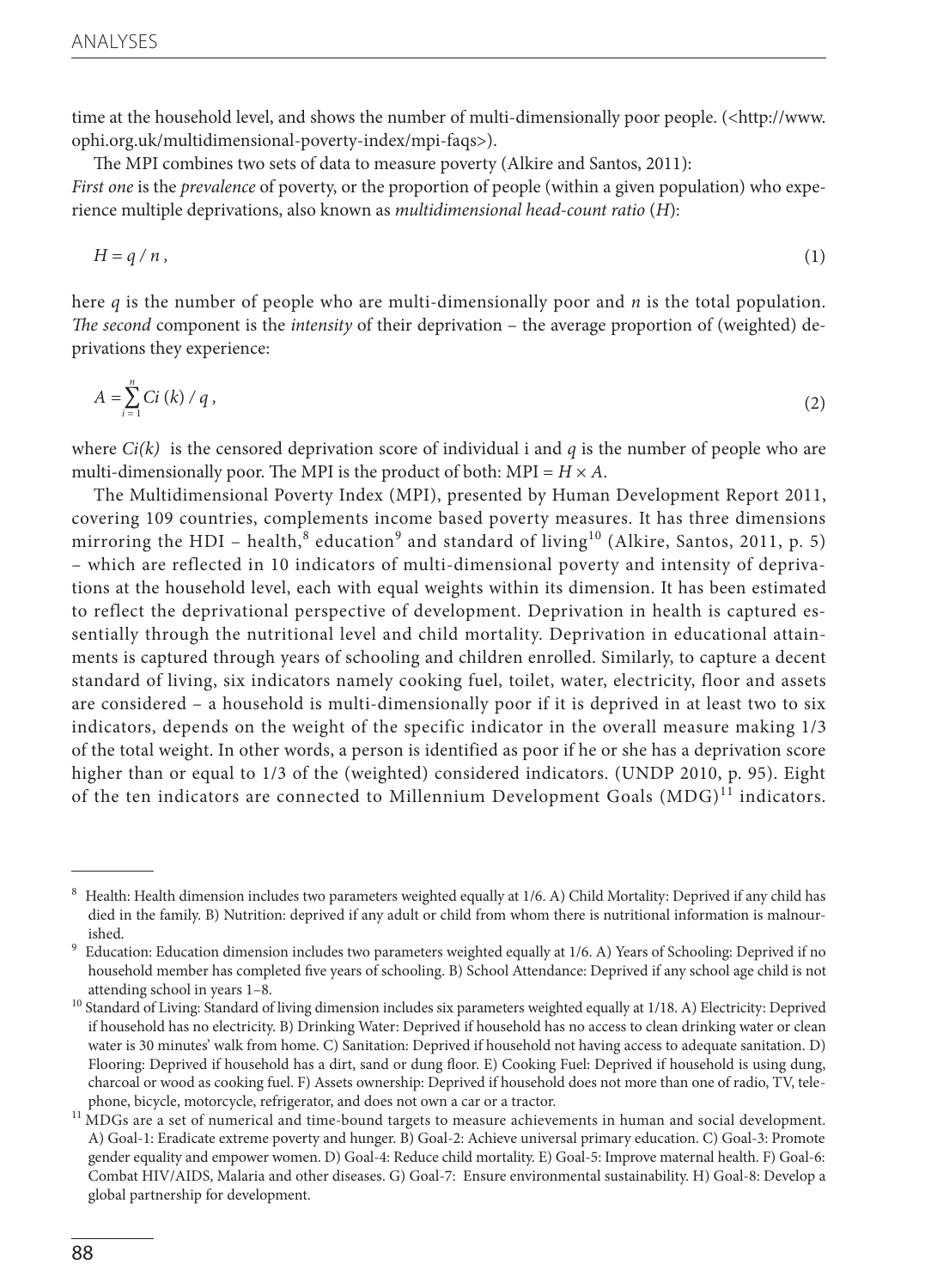The other two indicators<sup>12</sup> (flooring and electricity) provide some rudimentary indication of the quality of housing.

As far India is concerned, poverty estimates provided by Oxford Poverty and Human Development Initiative (OPHI) of Oxford University and the Human Development Report Office of the United Nations Development Programme (UNDP) in July, 2010 provides an insight that 55% of the Indian population is poor – deprived in 30% indicators. It is much higher than the official figure of 32.7%. About 39% population is poor in 40% indicators; 30% Indians are poor in 50% indicators, 20% people are deprived on 60% indicators, and 10% population is deprived on 70% of the 10 indicators.

The same results are presented in Table 3 showing the multi-dimensional poverty reflected through various indicators (Table 3). It is clear that about 52% population is deprived of cooking fuel, 49% people lack proper sanitation, and 39% are undernourished. The MPI analysis also reveals that three largest deprivations in India are: Nutrition (biggest) followed by school enrollment and child mortality.

The figures on MPI shown in Table 4 give a clear picture of severity of the problem of poverty, especially in Bihar, Jharkhand, Madhya Pradesh, Chhattisgarh, Uttar Pradesh, Rajasthan, Orissa and West Bengal. These eight states occupy last ranks, assigned to the states in ascending order of multidimensional poverty, i.e. 11–18 (Table 4). The 'MPI poor' people in these states are even more than that of in the 26 poorest African countries combined (410 million). The above stated states have also shown their relatively poor performance on human ground also as indicated by their positioning in terms of HDI.

| <b>Table 3</b> MPI in India: Dimensions and Indicators |                             |                                               |                                                             |                        |                                         |
|--------------------------------------------------------|-----------------------------|-----------------------------------------------|-------------------------------------------------------------|------------------------|-----------------------------------------|
| Dimensions of MPI                                      | <b>Indicators</b><br>of MPI | Occurrence<br>of poverty<br>indicators (in %) | <b>Contribution of</b><br>Indicators to the<br>MPI $(in %)$ | <b>Relative weight</b> | Connection<br>with to MDG<br>indicators |
| Education                                              | Schooling                   | 18                                            | 10                                                          | $1/6 = 16.7\%$         | MDG <sub>2</sub>                        |
|                                                        | Enrolment                   | 25                                            | 14                                                          | $1/6 = 16.7\%$         | MDG <sub>2</sub>                        |
| Health                                                 | <b>Child Mortality</b>      | 23                                            | 13                                                          | $1/6 = 16.7\%$         | MDG4                                    |
|                                                        | Nutrition                   | 39                                            | 22                                                          | $1/6 = 16.7\%$         | MDG <sub>1</sub>                        |
|                                                        | Electricity                 | 29                                            | 5                                                           | $1/18 = 5.6\%$         | MDG 7                                   |
|                                                        | Sanitation                  | 49                                            | 9                                                           | $1/18 = 5.6\%$         | MDG 7                                   |
|                                                        | Drinking Water              | 12                                            | $\overline{2}$                                              | $1/18 = 5.6\%$         | MDG <sub>7</sub>                        |
| Standard of Living                                     | Floor                       | 40                                            | 8                                                           | $1/18 = 5.6\%$         | MDG <sub>7</sub>                        |
|                                                        | Cooking Fuel                | 52                                            | 10                                                          | $1/18 = 5.6\%$         | MDG 7                                   |
|                                                        | Assets                      | 38                                            | 7                                                           | $1/18 = 5.6\%$         | MDG 7                                   |

**Source:** Alkire, Santos (2010a, p. 17), Alkire, Santos (2010b, pp. 3–4)

#### **3.4 Interconnection between Human Development and Multidimensional Poverty**

In an attempt to find statistical relationship between HDI and MPI, Table 5 summarises the results and confirms a significant negative relationship between the two. The negative value of coefficient of correlation i.e. –.899 confirms the negative relationship between HDI and MPI and is significant at 0.01 levels (Table 5). The value of t and F statistics also confirms the significance of MPI in explaining HDI. High poverty levels have resulted in low level of human development.

<sup>&</sup>lt;sup>12</sup> Flooring and electricity are the only indicators not explicitly listed as MDG indicators. However, they are closely related to MDG 7 – Achieve Environmental Sustainability. As access to safe drinking water serves directly to satisfy the need of hydration and hygiene, hereby hygiene is also facilitated by the access flooring material. Electricity being a safer means of lighting, allows people to be independent during the night time, contributes to a healthy home environment.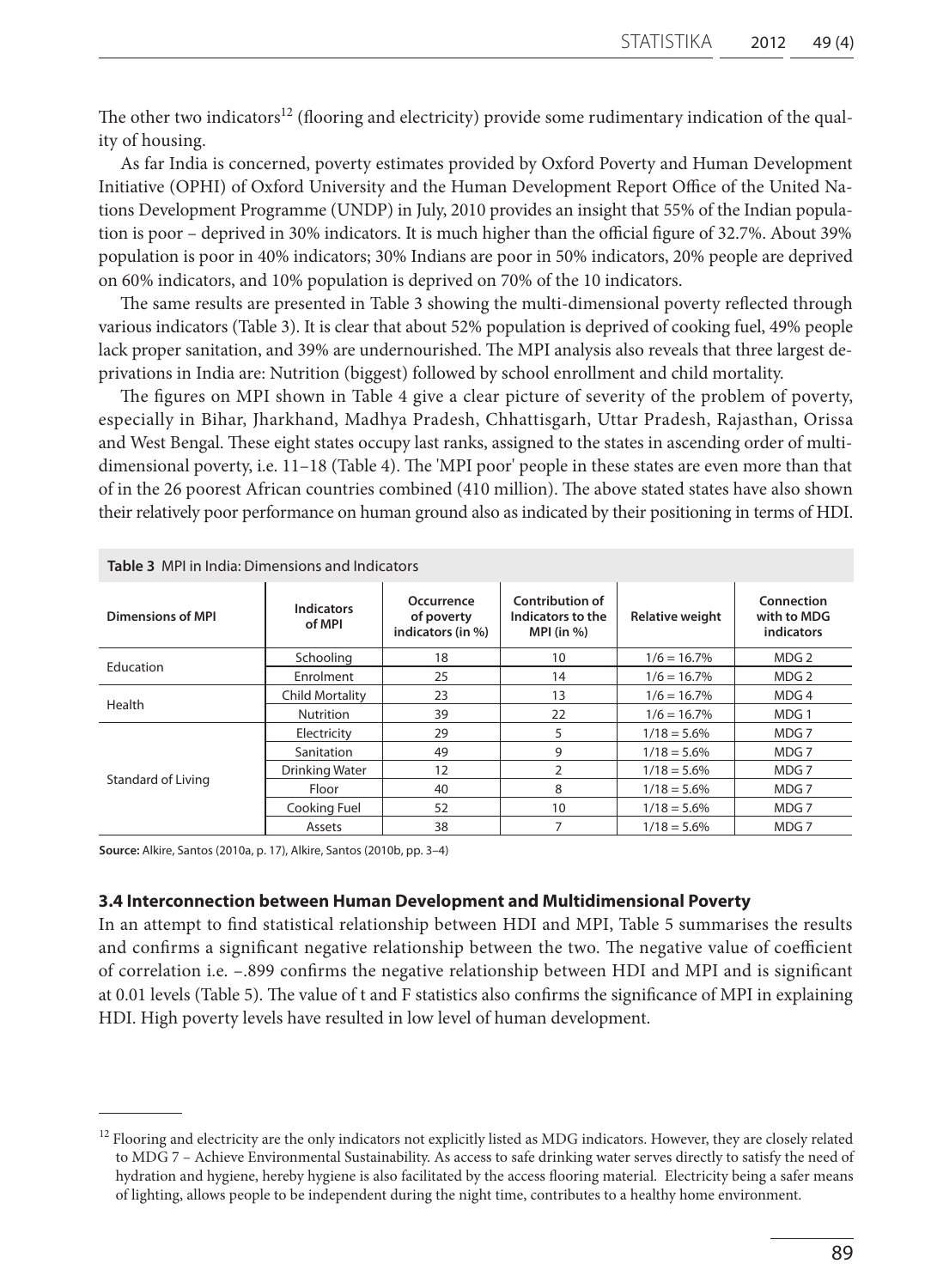|                  |       |                          |                              | Components of MP                                   | of MPI         | Education<br>Dimension      |                                                   |                   | Dimension<br>Health<br>of MPI |                                             |                |                   | Standard of Living Dimension<br>of MPI |       |                     |                |                                                            |       |                          |
|------------------|-------|--------------------------|------------------------------|----------------------------------------------------|----------------|-----------------------------|---------------------------------------------------|-------------------|-------------------------------|---------------------------------------------|----------------|-------------------|----------------------------------------|-------|---------------------|----------------|------------------------------------------------------------|-------|--------------------------|
| India / States   | MPI   | MPI Rank                 | н<br>(Proportion<br>of poor) | A (Average<br>intensity<br>οf<br>deprivations)     | Schooling      | School<br><b>Attendance</b> | Percentage<br>Deprivations in<br><b>Education</b> | <b>Mortality</b>  | <b>Nutrition</b>              | Percentage<br><b>Deprivations in Health</b> | Electricity    | <b>Sanitation</b> | Drinking<br>Water                      | Floor | <b>Cooking Fuel</b> | Assets         | Percentage<br>Deprivations in<br><b>Standard of Living</b> | HDI*  | Rank                     |
| Kerala           | 0.065 |                          | 0.159                        | 0.409                                              | 5.01           | 0.07                        | 20.3                                              | 0.04              | 0.12                          | 40.4                                        | 0.05           | 0.04              | 0.09                                   | 0.03  | 0.15                | $\overline{0}$ | 39.3                                                       | 0.625 |                          |
| Punjab           | 0.120 | $\sim$                   | 0.262                        | 0.460                                              | 0.08           | 0.13                        | 30.0                                              | 0.09              | 0.17                          | 36.1                                        | 0.02           | 0.20              | $\overline{0}$                         | 0.16  | 0.23                | $\overline{5}$ | 33.9                                                       | 0.569 |                          |
| Himachal Pradesh | 0.131 | $\sim$                   | 0.310                        |                                                    | 0.04           | 0.07                        | 13.6                                              | 0.09              | 0.25                          | 43.3                                        | $\overline{0}$ | 0.28              | 0.08                                   | 0.15  | 0.19                | 0.20           | 43.1                                                       | 0.558 |                          |
| Tamil Nadu       | 0.141 | $\overline{ }$           | 0.324                        | 0.436                                              | 0.09           | 0.08                        | 19.4                                              | $\frac{1}{\circ}$ | 21                            | 37.5                                        | 0.07           | 0.31              | 0.05                                   |       | 0.30                | 0.24           | 43.2                                                       | 0.544 |                          |
| Maharashtra      | 0.193 | $\sqrt{2}$               | 0.401                        |                                                    | 0.08           | $0.15$<br>$0.20$            | 20.0                                              | 0.14              | 0.30                          | 37.8                                        | 0.13           | 0.36              | 0.08                                   | 0.27  | 0.34                | 0.28           | 42.2                                                       | 0.549 |                          |
| Haryana          | 0.199 | $\circ$                  | 0.416                        |                                                    | 0.08           |                             | 23.8                                              | 0.15              | 0.30                          | 37.6                                        | 0.08           | 0.34              | 0.08                                   | 0.24  | 0.39                | 0.25           | 38.6                                                       | 0.545 |                          |
| Gujarat          | 0.205 | $\overline{\phantom{0}}$ | 0.415                        |                                                    | $0.12$<br>0.19 |                             | 20.3                                              | $\frac{1}{2}$     | 0.33                          | 40.6                                        | 0.09           | 0.36              | 0.10                                   | 0.24  | 0.36                | 0.29           | 39.2                                                       | 0.514 | $\overline{ }$           |
| Andhra Pradesh   | 0.211 | $\infty$                 | 0.447                        |                                                    |                |                             | 25.1                                              | 0.16              | 0.29                          | 35.0                                        | 0.08           | 0.41              | 0.06                                   | 0.19  | 0.42                | 0.35           | 39.9                                                       | 0.485 | $\subseteq$              |
| Karnataka        | 0.223 | $\sigma$                 | 0.461                        |                                                    | 0.12           |                             | 24.9                                              | 0.17              | 0.33                          | 36.9                                        | 0.08           | 0.41              | 0.12                                   | 0.19  | 0.42                | 0.32           | 38.2                                                       | 0.508 | $\circ$                  |
| Assam            | 0.303 | $\circ$                  | 0.576                        |                                                    | 0.19           |                             |                                                   | 0.19              | 0.37                          | 31.0                                        | 0.41           | 0.45              | 0.23                                   | 0.50  | 0.55                | 0.42           | 47.0                                                       | 0.474 | Ξ                        |
| West Bengal      | 0.317 |                          | 0.583                        | 0.481<br>0.470<br>0.471<br>0.548<br>0.547<br>0.547 | 0.25           | 0.23                        | 22.0<br>25.4<br>20.3                              | 0.19              | 0.42                          | 32.0                                        | 0.39           | 0.47              | 0.07                                   | 0.48  | 0.57                | 0.43           | 42.7                                                       | 0.509 | $\infty$                 |
| Orissa           | 0.345 | $\sim$                   | 0.640                        |                                                    | 0.23           |                             |                                                   | 0.24              | 0.45                          | 33.3                                        | 0.43           | 0.62              | 0.20                                   | 0.51  | 0.63                | 0.39           | 46.4                                                       | 0.442 | $\overline{8}$           |
| Rajasthan        | 0.351 | $\sim$                   | 0.642                        |                                                    | 0.21           | 0.32                        | 25.0                                              | 0.28              | 0.44                          | 34.2                                        | 0.31           | 0.60              | 0.24                                   | 0.36  | 0.61                | 0.47           | 40.8                                                       | 0.468 | $\overline{\phantom{0}}$ |
| Uttar Pradesh    | 0.386 | 4                        | 699                          | 0.552                                              | 0.18           | 0.36                        | 23.4                                              | 0.37              | 0.46                          | 35.8                                        | 0.48           | 0.62              | 0.07                                   | 0.58  | 0.66                | 0.41           | 40.8                                                       | 0.468 | $\bar{\mathsf{c}}$       |
| Chhattisgarh     | 0.387 | 5                        | 0.719                        | 0.539                                              | $\overline{5}$ | 0.29                        | 21.6                                              | $\overline{0}$    | 0.52                          | 35.8                                        | 0.24           | 0.69              | 0.22                                   | 0.64  | 0.70                | 0.48           | 42.5                                                       | 0.449 | $\tilde{=}$              |
| Madhya Pradesh   | 0.389 | $\circ$ $\sim$           | .695                         | 0.560                                              | 0.22           | 0.32                        | 22.9                                              | $\overline{0.31}$ | <b>D.50</b>                   | 34.7                                        | 0.25           | 0.65              | $\overline{0}$                         | 0.57  | 0.67                | 0.52           | 42.4                                                       | 0.451 | $\overline{5}$           |
| Jharkhand        | 0.463 |                          | 0.770                        | 0.602                                              | 0.26           | 0.45                        | 25.3                                              | 0.3C              | 0.56                          | 31.0                                        | 0.55           | 0.73              | 0.42                                   | 0.63  | 0.76                | 0.55           | 43.7                                                       | 0.464 | $\overline{4}$           |
| Bihar            | 6670  | ${}^{\circ}$             | .814                         | 0.61                                               | 0.35           | 52                          | 29.                                               | 0.35              | 0.61                          | 32.0                                        | 0.65           | 0.74              | 0.04                                   | 0.70  | 0.79                | 0.57           | 39.0                                                       | 0.447 |                          |
| India            | 0.296 |                          | 0.554                        | 0.535                                              | 0.18           | 0.25                        | 24.0                                              | 0.23              | 0.39                          | 34.7                                        | 0.29           | 0.49              | 0.12                                   | 0.40  | 0.52                | 0.38           | 41.3                                                       | 0.504 |                          |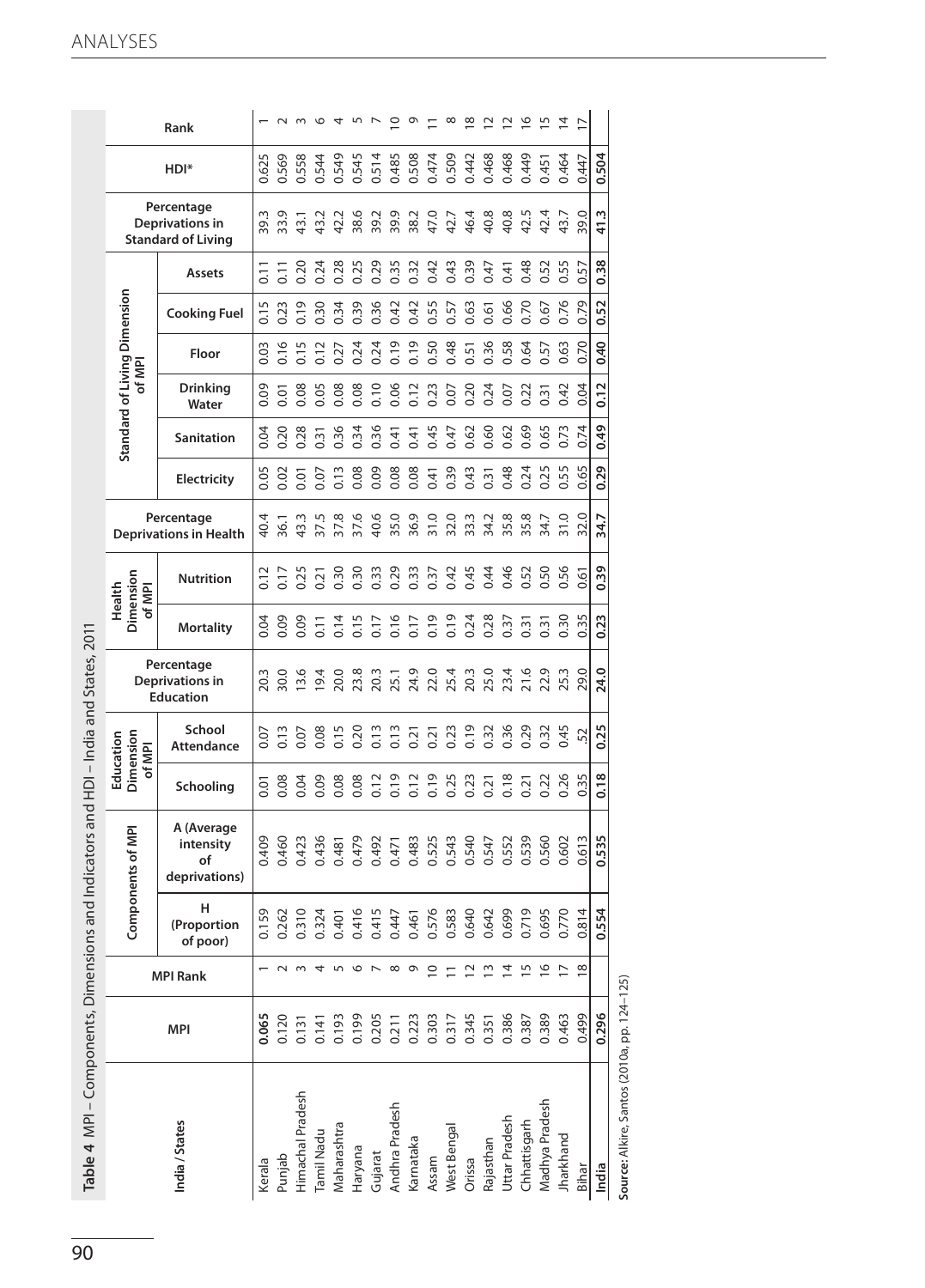|       |            | <b>Table 5 HDI and MPI - Model Statistics</b> |               |                              |            |          |          |          |        |
|-------|------------|-----------------------------------------------|---------------|------------------------------|------------|----------|----------|----------|--------|
| Model |            | Unstandardized<br>Coefficients                | Std.<br>Error | Standardized<br>Coefficients |            | R        | R Square |          | latson |
|       |            | R                                             |               | <b>Beta</b>                  |            |          |          |          | 호      |
|       | (Constant) | .605                                          | .014          |                              | 44.689**   |          |          |          |        |
|       | <b>MPI</b> | $-.371$                                       | .045          | $-.899$                      | $-8.210**$ | $-.899*$ | .808     | 67.407** | 1.385  |

**Note:** A) Predictors: (Constant), MPI, B) Dependent variable: HDI, \*Significant at 0.01 levels (2 tailed), \*\*Significant at 0.00 level. **Source:** Obtained from the information provided in Table 4 using SPSS 12.0

In order to understand the relative significance of various dimensions of poverty in determining human development, step-wise regression has been used to develop three models (Table 6). The model-1, estimates the effect of standard of living dimension of MPI, and then model-2 and model-3 adds education and health dimension of MPI respectively. The information on change in R Square explains the effectiveness of the variables added in the subsequent models. Variable entered in model-1 i.e. standard of living dimension of MPI, predicts only 18 per cent variation in HDI, whereas model-2 with added education dimension of MPI, predicts 52 per cent variation. Variable added in model-2 has significantly changed the values of R Square and F and is significant at .01 levels of significance. It underlines the fact that the standard of living and education dimension of MPI are helpful in determining the value of HDI up to 52 per cent. Model-3 explains the relative significance of health dimension of MDI, which is not found statistically significant as this dimension explains only .047 per cent variation in determining HDI value.

|       | <b>Table 6</b> HDI and Parameters of Multi-dimensional Poverty – Model Summary |          |                               |                    |                 |               |                   |
|-------|--------------------------------------------------------------------------------|----------|-------------------------------|--------------------|-----------------|---------------|-------------------|
| Model | R                                                                              | R Square | Std. Error of<br>the Estimate | R Square<br>Change | <b>F Change</b> | Sig. F Change | Durbin-<br>Watson |
|       | .424                                                                           | .180     | .0483                         | .180               | 3.503           | .080          |                   |
|       | .723                                                                           | .523     | .0380                         | .343               | 10.780          | .005          |                   |
|       | .755                                                                           | .569     | .0374                         | .047               | 1.515           | .239          | 1.143             |

**Note:** A) Predictors: (Constant), Standard of living dimension of MPI, B) Predictors: (Constant), Standard of living dimension of MPI, Education dimension of MPI, C) Predictors: (Constant), Standard of living dimension of MPI, Education dimension of MPI, Health dimension of MPI, D) Dependent variable: HDI.

**Source:** Obtained from the information provided in Table 4 using SPSS 12.0

Table 7 provides the statistical significance of variables excluded from each variable. Model-2 provides information on the excluded variable i.e. health dimension of MPI, whose t value 1.231 is not statistically significant at .05 level of significance and hereby does not meet the criteria for inclusion, so estimation stops at model-2 with two variables as predictors (Table 8).

|                | <b>Table 7 Excluded Variables</b> |         |          |      |
|----------------|-----------------------------------|---------|----------|------|
| Model          |                                   | Beta In |          | Sig. |
|                | Education dimension of MPI        | $-.689$ | $-3.283$ | .005 |
| 1a             | Health dimension of MPI           | .623    | 3.313    | .005 |
| 2 <sub>b</sub> | Health dimension of MPI           | 15.672  | 1.231    | .239 |

**Note:** A) Predictors in the model: (Constant), Standard of living dimension of MPI, B) Predictors in the model: (Constant), Standard of living dimension of MPI, Education dimension of MPI. Dependent variable: HDI.

**Source:** Obtained from the information provided in Table 4 using SPSS 12.0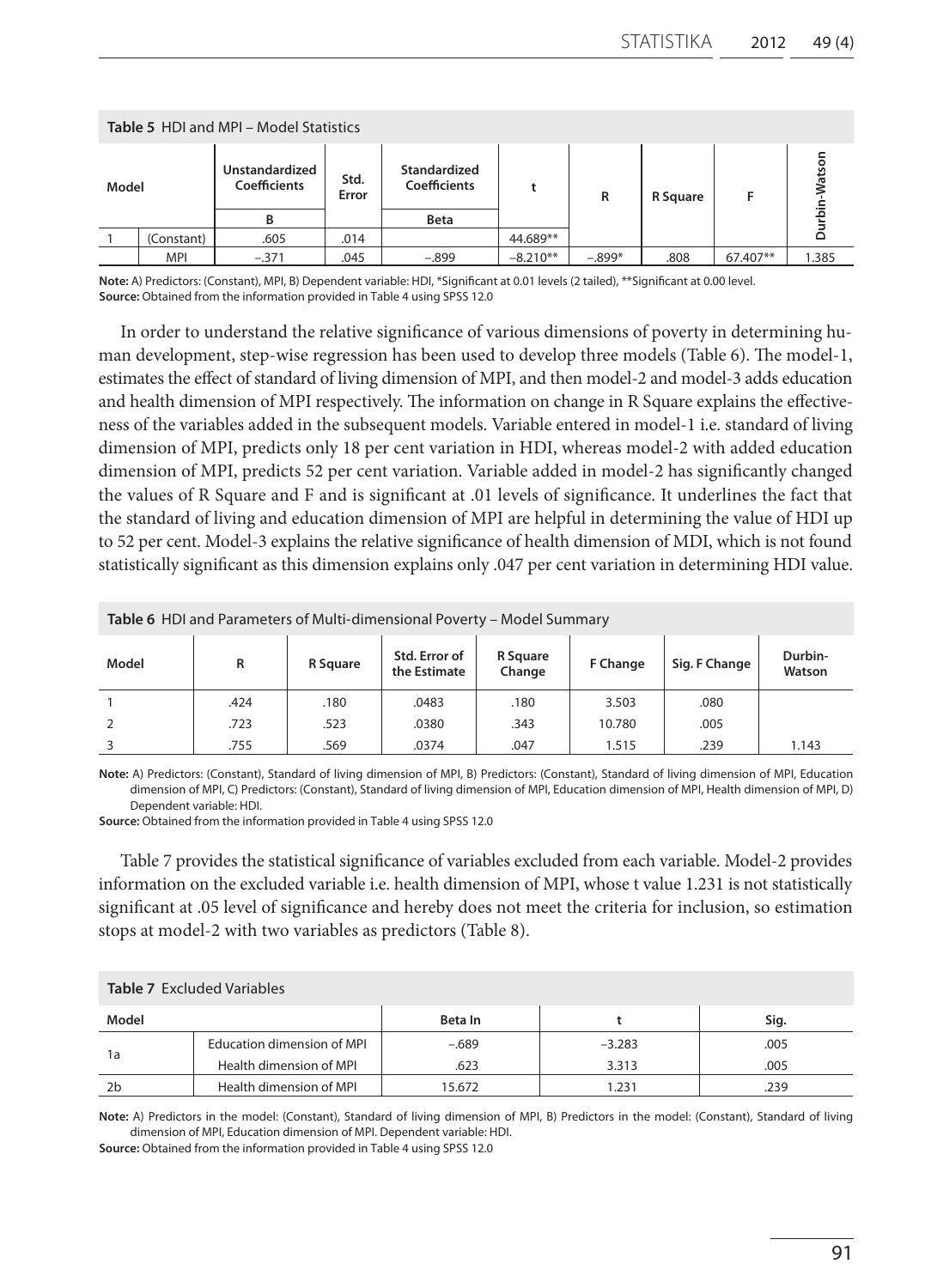|                | <b>Table 8</b> HDI and Coefficients Associated with the Dimensions of MPI |                                |            |                                     |          |       |              |       |
|----------------|---------------------------------------------------------------------------|--------------------------------|------------|-------------------------------------|----------|-------|--------------|-------|
| Model          |                                                                           | Unstandardized<br>Coefficients |            | Standardized<br><b>Coefficients</b> | т        | Sig.  | Correlations |       |
|                |                                                                           | в                              | Std. Error | <b>Beta</b>                         |          |       | (Zero-order) | VIF   |
|                | (Constant)                                                                | .795                           | .156       |                                     | 5.094    | .000  |              |       |
|                | Standard of living<br>dimension of MPI                                    | $-7.060$                       | .004       | $-.424$                             | $-1.872$ | .080  | $-.424*$     | 1.000 |
| $\overline{2}$ | (Constant)                                                                | 1.261                          | .188       |                                     | 6.716    | .000. |              |       |
|                | Standard of living<br>dimension of MPI                                    | $-1.312$                       | .003       | $-.788$                             | $-3.750$ | .002  | $-.424*$     | 1.386 |
|                | Education<br>dimension of MPI                                             | $-9.428$                       | .003       | $-.689$                             | $-3.283$ | .005  | $-.274$      | 1.386 |

**Note:** A) Dependent variable: HDI, \*Significant at 0.05 level.

**Source: Obtained from the information provided in Table 4 using SPSS 12.0** 

The value of coefficients shows the relative effectiveness of each dimension of MPI in determining HDI (Table 8). Standard of living dimension of MPI is significantly negatively correlated with HDI. The value of t-statistics associated with this is not significant at 0.05 levels as it does not explain, as a single variable, significant variation in HDI (model-1). The same variable when associated with education dimension of MPI explains its significant negative effect on HDI. Both dimensions included in model-2 i.e. standard of living and education dimensions of MPI explain the negative impact of poverty in determining the value of HDI.

# **CONCLUSION**

Poverty head-count ratio in India, a conventional measurement of poverty has reduced by 8.5 percentage points, from 36.0 per cent 1993–94 to 27.5 per cent in 2004–05, as per figures provided by the Planning Commission. The revised figures in this regard, provided by Expert Group, Planning Commission, though present different figures but confirm a decline in this. The poverty head-count ratio, which was 45.3 per cent in 1993–94 reduced to 37.2 percent in 2004 and further estimated 29.8 per cent in 2009–10. These data has provided clear-cut evidence on a decline in poverty in India and seems to correspond with development. The same figure when explored with a new perspective, which is multidimensional poverty, brings out anti-development growth process of the economy and calls for immediate attention of policy planners. The MPI represents significant progress in the measurement of poverty in an internationally comparable way, wherein attention has shifted from solely income to include other essentially important dimensions. The inclusion of some essential indicators under various dimensions provides an insight that 55 per cent of the Indian population is poor. These many poor people are a treat to the harmony of any society as the ultimate objective of development planning is human development or increased social welfare and well-being of the people. In an attempt to find the role of poverty as a determinant of HD, regression analysis confirms the negative relationship between the two. Hereby, we may reject null hypothesis as the analysis brings out the fact that among poverty dimensions, standard of living and education dimensions are found to be the significant determinants of HD. At the same time the study indicates that the fruits of development have not been distributed equally among all the persons in society as even the states with better HDI have not shown much advantage over the states with high poverty levels as indicated by their MPI. It underlines the need of expansion of economic activities and educational facilities along with their equitable distribution. Thus, it can be concluded that to raise the level of human development concrete efforts at grass root level, not only towards raising economic resources and developmental opportunities but also to ensure their equal distribution, should be made.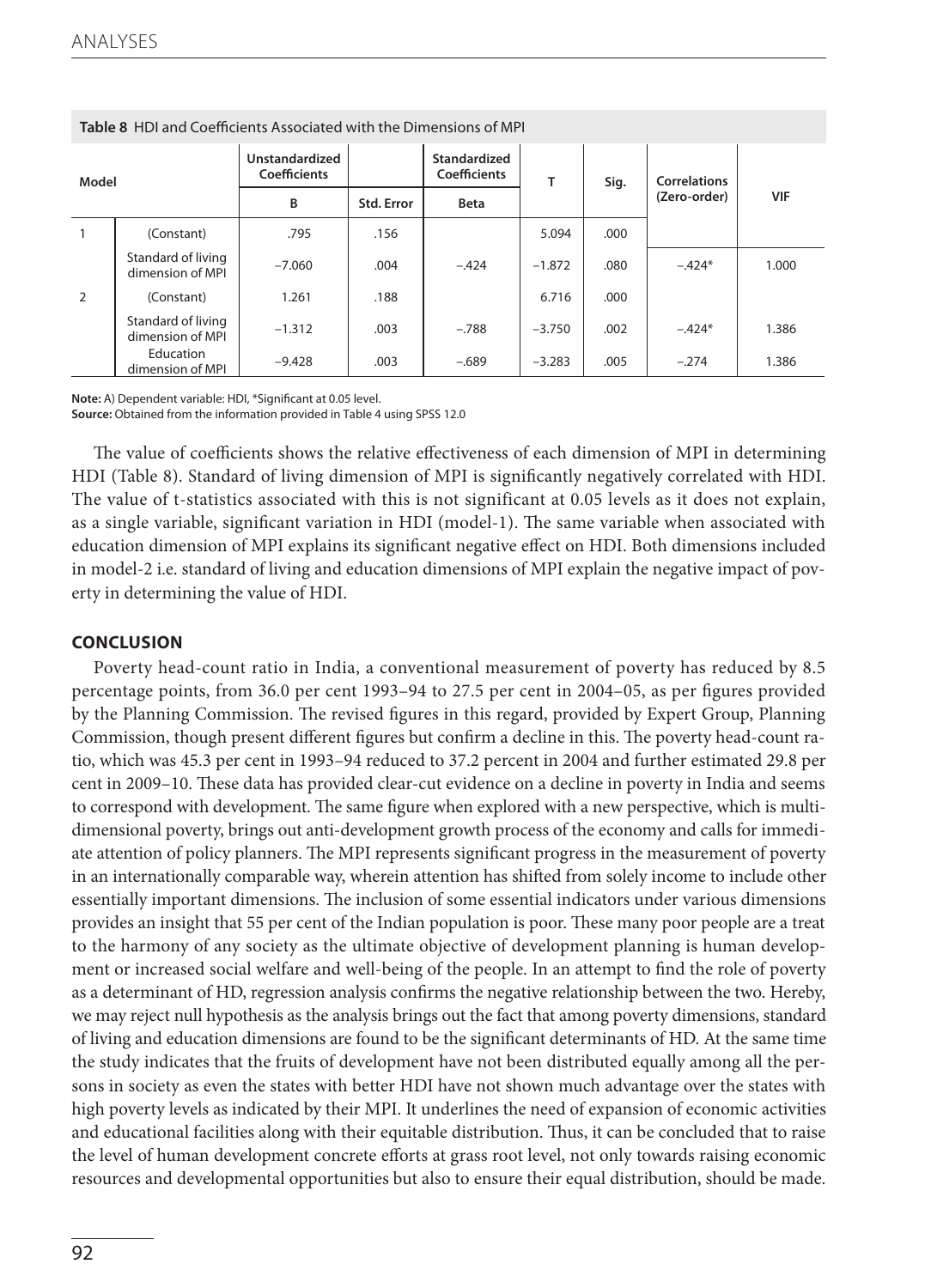# *References*

- AHLUWALIA, M. S. Rural Poverty and Agricultural Performance in India. *Journal of Development Studies*, 1978, 14(13), pp. 298–323.
- ALKIRE, S., SANTOS, M. E. *Acute Multidimensional Poverty: A New Index for Developing Countries.* Oxford Poverty & Human Development Initiative (OPHI), Working Paper No. 38, 2010a.
- ALKIRE, S., SANTOS, M. E. *India Country Briefing* [online]. Oxford Poverty & Human Development Initiative (OPHI) Multidimensional Poverty Index Country Briefing Series, 2010b. [cit. 20.8.2012]. <www.ophi.org.uk/policy/multidimensional-poverty-index/mpi-country-briefings>.
- ALKIRE, S., SANTOS, M. E. *The Multidimensional Poverty Index, Training Material For Producing National Human Development Reports* [online]. Oxford Poverty & Human Development Initiative (OPHI), 2011. [cit. 20.8.2012]. <http://www.ophi.org.uk/wp-content/uploads/OPHI-RP-31a.pdf.pdf?cda6c1>.

ANIRUDH, K. Falling into Poverty: Other Side of Poverty Reduction. *Economic and Political Weekly*, 2003, 38(6), pp. 533–542.

- BAGCHI, A., CHOUDHURY U. D. R. Poverty Measures as an Index of Backwardness and their Relevance to Tax Devolution. *Economic and Political Weekly*, 1989, 14(23), pp. 1831–36.
- BARDHAN, P. K. On the Minimum Level of Living and the Rural Poor. *Indian Economic Review, New Series*, 1970, 5(1), pp. 129–136.
- BHAGAWATI, J. N. Poverty and Public Policy. *World Development*, 1988, 16(5), pp. 539–654.
- JAIN, L. R., TENDULKAR, S. D. Role of Growth and Distribution in the Observed Change in Headcount Ratio Measure of Poverty: A Decomposition Exercise for India. *Indian Economic Review*, 1990, 25(2), pp. 165–205.
- KAKWANI, N., PERNIA, E. M. What is Pro-Poor Growth? *Asian Development Review*, 2000, 18(1), pp. 1–16.
- KAKWANI, N., BRAHM PRAKASH, HYUN SON. Growth, Inequality, and Poverty: An Introduction. *Asian Development Review*, 2000, 18(2), pp. 1–21.
- KAKWANI, N. On Measuring Growth and Inequality Components of Poverty with Application to Thailand. *Journal of Quantitative Economics*, 2000, 16(1), pp. 67–79.
- KAPILA, U. *Indian Economy-Performance and Policies.* Academic Foundation, New Delhi, 2011, pp. 180–184.
- MALHOTRA, R. Towards Implementing the Right to Development: A Framework for Indicators and Monitoring Methods. In ANDREASSEN, A. B., MARKS, S. P. Eds. *Development as a Human Right*, Harvard University Press, Cambridge, 2006, pp. 203–26.
- MCGILLIVRAY, M. The Human Development Index-Yet Another Redundant Composite Development Indicator? *World Development,* Elsevier, 1991, No. 19, pp. 1461–68.
- MCGILLIVRAY, M., WHITE, H. Measuring Development? The UNDP's Human Development Index. *Journal of International Development,* John Wiley and Sons, 1994, 5(2), pp. 183–92.
- MEHTA, J., VENKATARAMAN, S. Poverty Statistics. *Economic and Political Weekly,* 2000, 35(27), pp. 2377–85.
- MINHAS, B. S., KANSAL, S. M., JAGDISH, K., JOSHI, P. D. On Reliability of the Available Estimates of Private Consumption Expenditure in India. *The Journal of Income and Wealth,* 1986, 9(2).
- MINHAS B. S. Rural Poverty, Land Redistribution and Development Strategy. *Indian Economic Review,* 1970, 5(1), pp. 97–128. MUELLBAUER, J., KANBUR, R., HART, K., WILLIAMS, B. The Standard of Living: Lecture II, Lives and Capabilities. In SEN,
- A., Eds. *The Standard of Living.* The Tanner Lectures, 1985, Cambridge University Press, Cambridge, 1987, pp. 20–38.
- NEUMAYER, E. The Human Development Index and Sustainability A Constructive Proposal. *Ecological Economics,* Elsevier, 2001, 39(2), pp. 101–14.
- NOORBAKHSH, F. Human Development and Regional Disparities in Iran: A Policy Model. *Journal of International Development,* John Wiley and Sons, 2002, 14(2), pp. 927–49.
- NOORBAKHSH, F. A Human Development Index: Some Technical Issues and Alternative Indices. *Journal of International Development,* John Wiley and Sons, 1998b, 10(5), pp. 589–605.
- NOORBAKHSH, F. A Modified Human Development Index. World Development, Elsevier, 1998a, 26(3), pp. 517–32.
- PLANNING COMMISSION. *Economy and the Plan: An Overview.* Annual Report, Chapter-2, New Delhi: Government of India, 2011.
- PLANNING COMMISSION. *Press Note on Poverty Estimates,* New Delhi: Government of India, 2012.
- PLANNING COMMISSION. *Report of the Expert Group to Review the Methodology for Estimation of Poverty* [online]. New Delhi: Government of India, 2009. [cit. 25.7.2012]. <http://planningcommission.nic.in/reports/genrep/rep\_pov.pdf>.
- SACHS, J. D, BAJPAI, N., RAMIAH, A. Understanding Regional Economic Growth in India. *CID Working Paper,* No. 88, Center for International Development, Harvard University, 2002.
- SAMPLE REGISTRATION SYSTEM (SRS). Office of Registrar General and Census Commissioner. *Planning Commission and Economic Survey,* New Delhi, 1999–2000.